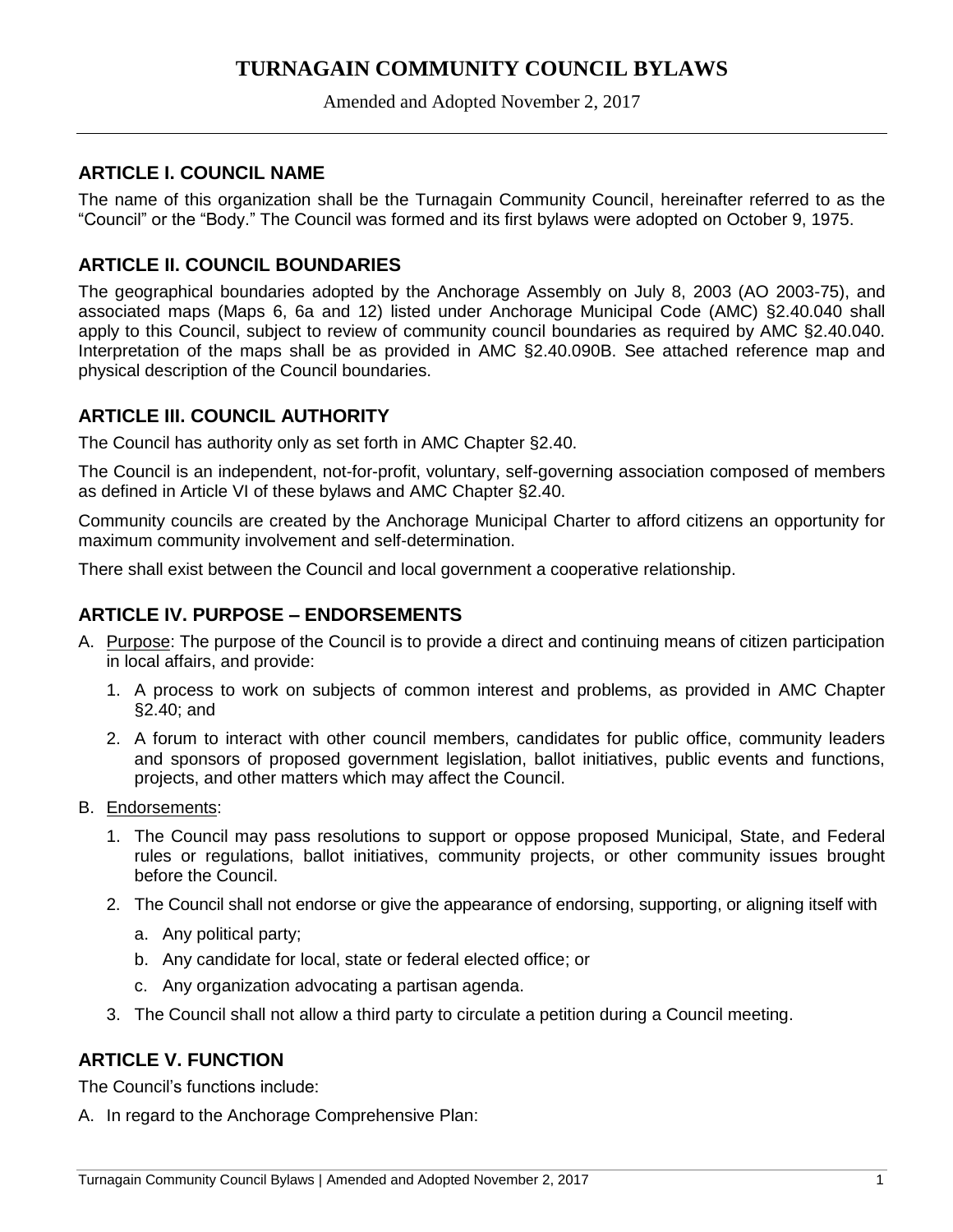- 1. Evaluate compliance with the plan and associated neighborhood or district plans, alerting Municipal officials to, or proposing appropriate action to address inconsistencies with the plan and its adopted elements as described in AMC §21.01.080 and listed in Table 21.01-1;
- 2. Conduct a continuing review and study of the plan and associated neighborhood or district plans to determine its workability within the Council's geographic boundaries, and to advise Municipal officials on appropriate action regarding proposed modifications or additions to the plan;
- B. Assume leadership and propose action in regard to enforcement of existing laws or ordinances, pursuit of rights under existing rights or ordinances, desired or proposed changes in, or additions to, laws or ordinances, or any matter of policy regulation;
- C. Respond to local government proposals or concerns submitted to the Council, per AMC §2.40.060;
- D. Work with local government, agencies, and non-government entities to accomplish Council goals, including goals which may have an area-wide impact;
- E. Receive and review notices to the Council from Municipality of Anchorage Departments including those noticed under municipal code:
	- 1. §2.30.120.C, Alcohol Beverage Control Board license applications and renewals;
	- 2. §10.55.030, Permits for teen nightclubs and cultural performance venues;
	- 3. §10.80.026.D, Marijuana establishment license applications and renewals;
	- 4. §21.03.020.H, Land use proposals, including Marijuana Special Land Use Permit applications and renewals;
	- 5. §24.35.020, National security road closures;
	- 6. §25.30.025.E, Disposal of Municipal land requiring voter approval; and
	- 7. Other notices received from Municipal departments requiring input or action by the Council.
- F. Advise the Assembly of the Council's annual priority list of Capital Improvement Projects by filing a copy with the Municipal Clerk when the list is submitted to the Administration;
- G. Participate in the community meeting process under municipal code §21.03.020.C when the notice from the applicant is timely.
- H. If deemed appropriate by the Council, establish a Neighborhood Responsibility Plan with a marijuana establishment as outlined in municipal code.
- I. Review and provide input as appropriate other land use proposals of interest to the Council.
- J. The Council President or designee shall be responsible for notifying the Municipal Clerk of a change in the designated contact for direct notice to the Council, or of a change in the legal status or the Council (incorporation, loss of corporate status, dissolution).

## **ARTICLE VI. MEMBERSHIP**

- A. Eligibility: Any person eighteen (18) years of age or older whose primary place of abode is within the Council's geographic boundaries, a non-resident property owner, a business owner, or a representative of a nonprofit organization as described in AMC Chapter §2.40 with a physical premises located within the Council's geographical boundaries is eligible to be a member of the Council. A person may be a member of more than one community council if they qualify for membership. Business owners and nonprofit organizations must possess one or more of the following in order to be a member:
	- 1. a valid Alaska business license;
	- 2. a valid Alaska professional license;
	- 3. valid incorporated status under Alaska law; or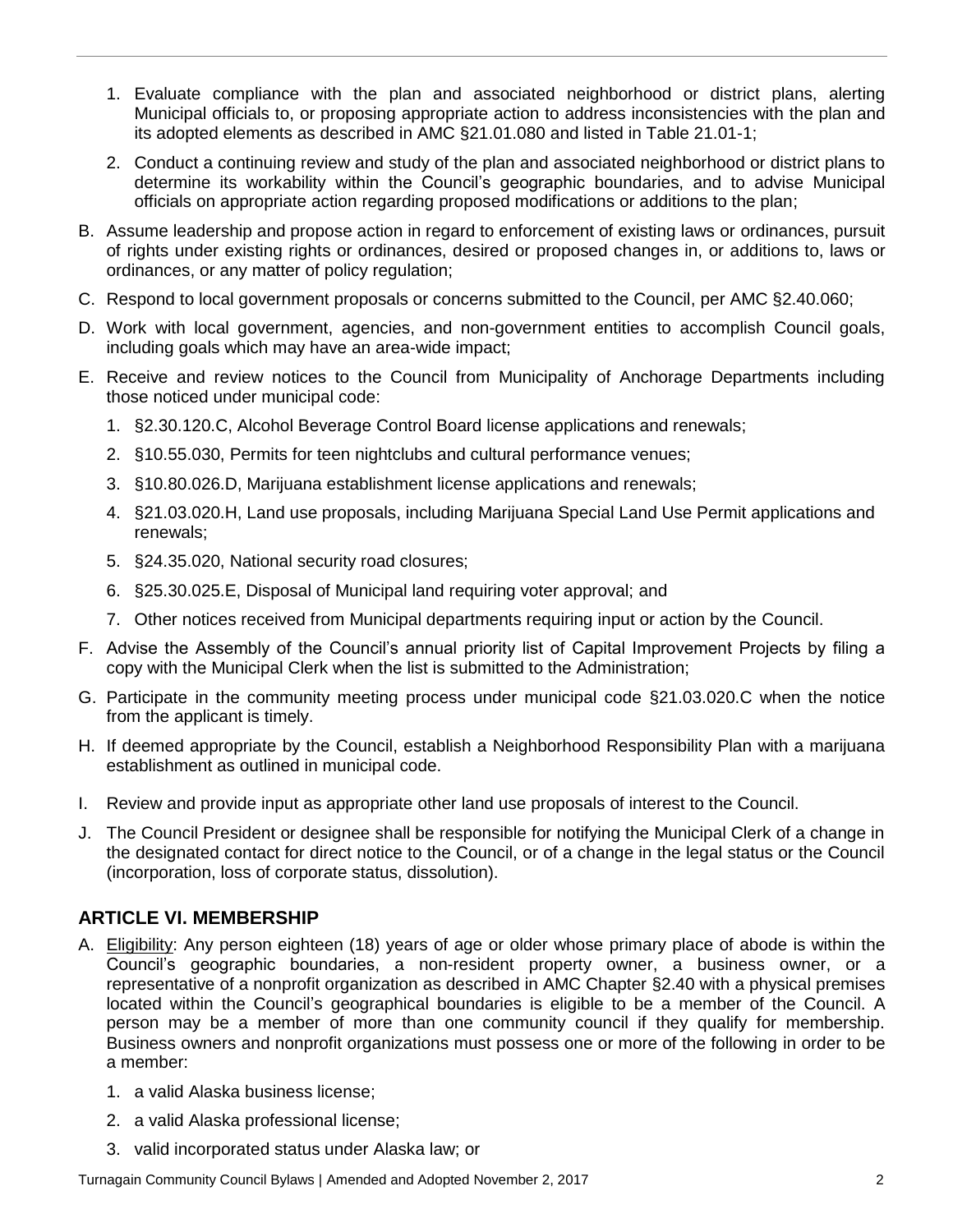- 4. tax exempt status under federal law.
- B. Attaining Membership: Any person who qualifies under section A is a voting member upon signing the member attendance roster at any general or special Council meeting.
- C. Designations: If more than one (1) qualifying resident shares the same habitual, physical dwelling address, each may be a Council member. Alternate designations for resident memberships shall not be recognized. Property owners shall be the owner of record. Per AMC §2.40.030 non-resident property owner, business owner, and nonprofit organization memberships are single memberships, and shall have a designated primary representative and may have a designated alternate representative.
- D. Proof of Residence: The Council may request proof of a member's residence within the Council's geographic boundaries by requesting to see a form of identification showing current address.
- E. Dues: No dues or any financial contribution are required as a condition of membership, voting, or participation in Council business.

## **ARTICLE VII. MEETINGS**

### SECTION 1. GENERAL PROVISIONS

- A. Participation: All Council meetings shall be open to the public. The Council has a policy and practice of open membership and meetings to encourage the participation of all persons in the community.
- B. Quorum: A quorum of members shall be as follows:
	- 1. For the transaction of business at any General or Special Council or committee meeting, quorum shall be a majority of those members present and voting.
	- 2. For the transaction of business at any Executive Board meeting, quorum shall be any three (3) Executive Board members.
- C. Agendas: After consulting with the Executive Board, the Council President shall prepare a draft agenda in advance of a Council General or Special meeting, to be sent with the public meeting notice. The agenda shall include the body's approval of the meeting's agenda and approval of minutes of the previous meeting(s), when available.
- D. Meeting Records: The Council Secretary shall take minutes or record the proceeding of all Council meetings and furnish the Council a copy of those minutes, if possible, at the Council's next General meeting and through the Council's website. All General and Special meetings are required to follow this procedure. Executive Board and committee meetings are required to provide a written summary or brief oral report at the next General meeting.

### SECTION 2. TYPES OF MEETINGS

The Council meetings may include, but are not limited to:

- A. General Meeting: A regularly scheduled meeting of the membership. There shall be a minimum of four (4) General membership meetings per calendar year and at least one (1) meeting quarterly. It is the practice of the Council to meet for two (2) hours the first Thursday of every month, September through June, at a time and place designated by the council.
- B. Special Meeting: A meeting of the membership, outside of the General meeting, to deliberate on one or more issues identified on the meeting agenda. Only items listed in the meeting notice can be acted on. A special meeting may be called by a majority of the Executive Board, or by written petition of ten (10) Council members, delivered either in writing or electronically to the business address of the Council, attention Turnagain Community Council President. The Council members included on the petition may circulate notices and make meeting arrangements if the Executive Board does not act.
- C. Committee Meeting: A committee meeting shall be called by the committee chairperson and shall take place at the time, date and location agreed to by the committee.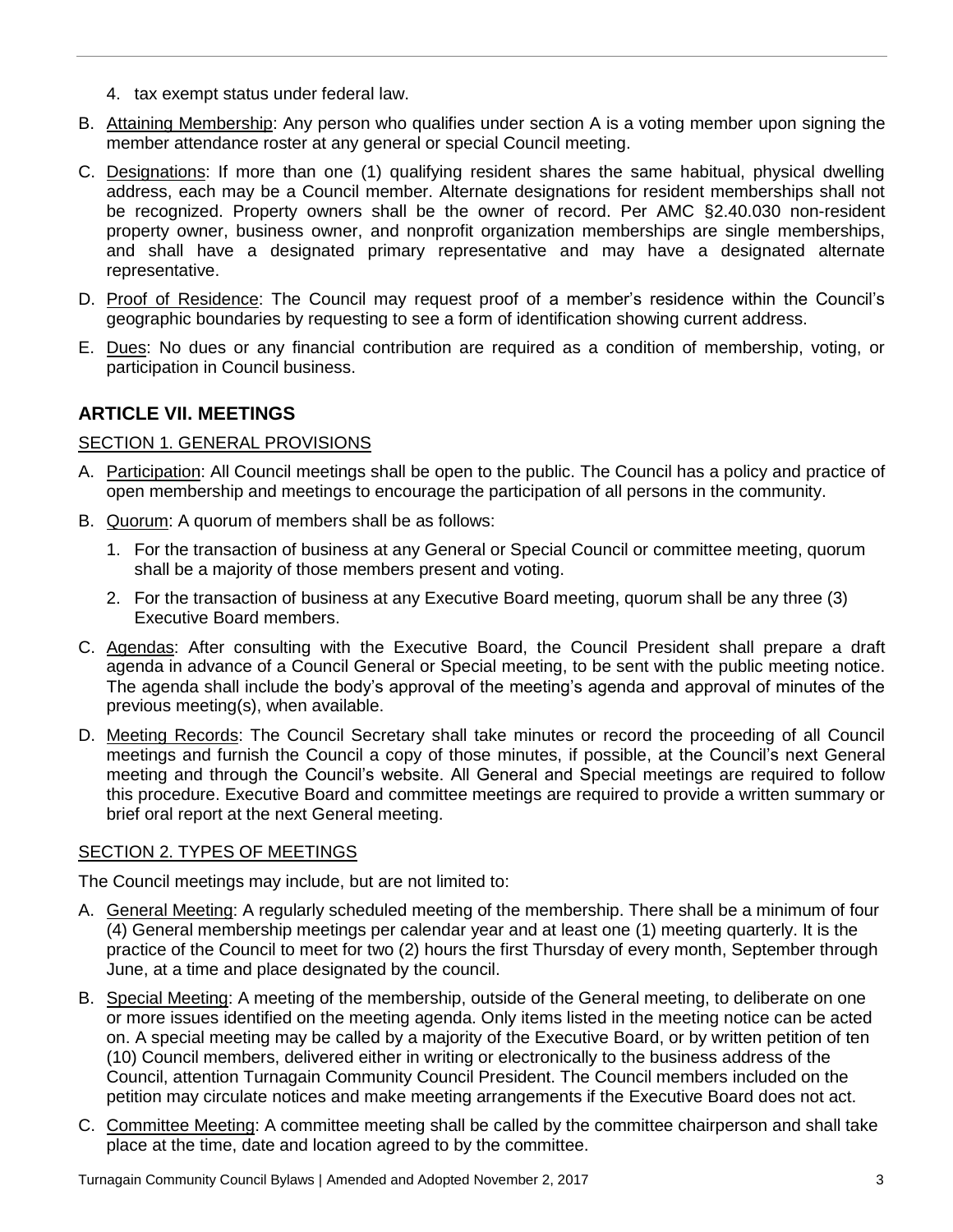D. Executive Board Meeting: An Executive Board meeting may be called by the President or any three (3) Executive Board members. Any action taken as a result of the meeting shall be reported to the Council at the Council's next General or Special meeting, whichever occurs first. The agenda must allow time for Council members present to address the Board.

## SECTION 3. MEETING NOTICE REQUIREMENTS

- A. General, Special, and Executive Board Meeting Notice
	- 1. Advance Notice: All General, Special and Executive Board meetings should notify the membership at least seven (7) days in advance of the planned meeting, except as provided in Articles XIV and XV. The notice shall state the date, time, and place of the meeting, and the reason for the meeting. The notice should include a meeting agenda if there is more than one agenda item. Cancellation of a meeting should be noticed as soon as possible.
	- 2. Methods of Notice: For all General, Special and Executive Board meetings, a meeting notice may be given to members via e-mail and other electronic notices and shall be published on the Council's website. Notice may also be given through Council newsletters, mailings, newspapers, publications, school distribution, and/or submitted to the Federation of Community Councils (or current municipal contractor) for electronic distribution.
	- 3. Content of Notice: General and Special meeting notices shall include the following information:
		- a. Meeting time, date and place;
		- b. Agenda, with short description of each agenda item and presenter name(s), if applicable;
		- c. Proposed resolutions or draft comment letters for the Council's consideration;
		- d. The President and Executive Board's contact information;
		- e. Minutes of the previous meeting, if available;
		- f. Meeting notices, announcements and project updates, if available;
		- g. The Council's Assembly and Legislative representatives' contact information; and
		- h. An Americans with Disabilities Act (ADA) accommodation disclosure.
- B. Committee Meeting Notice: Notice of committee meetings shall be given by the committee chair, by the method(s) agreed to by the committee. Email or telephone notification to members is the preferred method. The notice shall state the meeting time and place and, if appropriate, specific items to be discussed. The committee chair is only responsible for notifying his/her committee members by the means which the committee has decided upon. The committee chair shall communicate the time and place of the meeting on request by a nonmember interested in attending. The chair shall advise the body at the General meeting following the committee's creation who and how the membership can contact to find out meeting times, dates and meeting place.

### SECTION 4. MEETING PROCEDURE

- A. Meeting Conduct: Meetings shall be as informal as the number of participants will allow, but Robert's Rules of Order, Revised, shall apply for Council and special meetings for all matters not covered by the bylaws.
- B. Speaking Procedures: An individual speaking is encouraged to state their name before speaking. The chair may limit members' time, the number of questions or comments. Meetings shall be run in a manner intended to increase the public expression and discussion of opinions held by Council members on matters of community concern. A limitation imposed by the Council on this rule must apply equally to all.
- C. Presiding Officer's Right to Debate: When acting as chair, the presiding officer shall remain impartial, but retains the right to debate. If the chair wishes to speak to an issue during a meeting, the chair will relinquish their position to another member until the motion has been voted on by the body or temporarily put aside by a motion.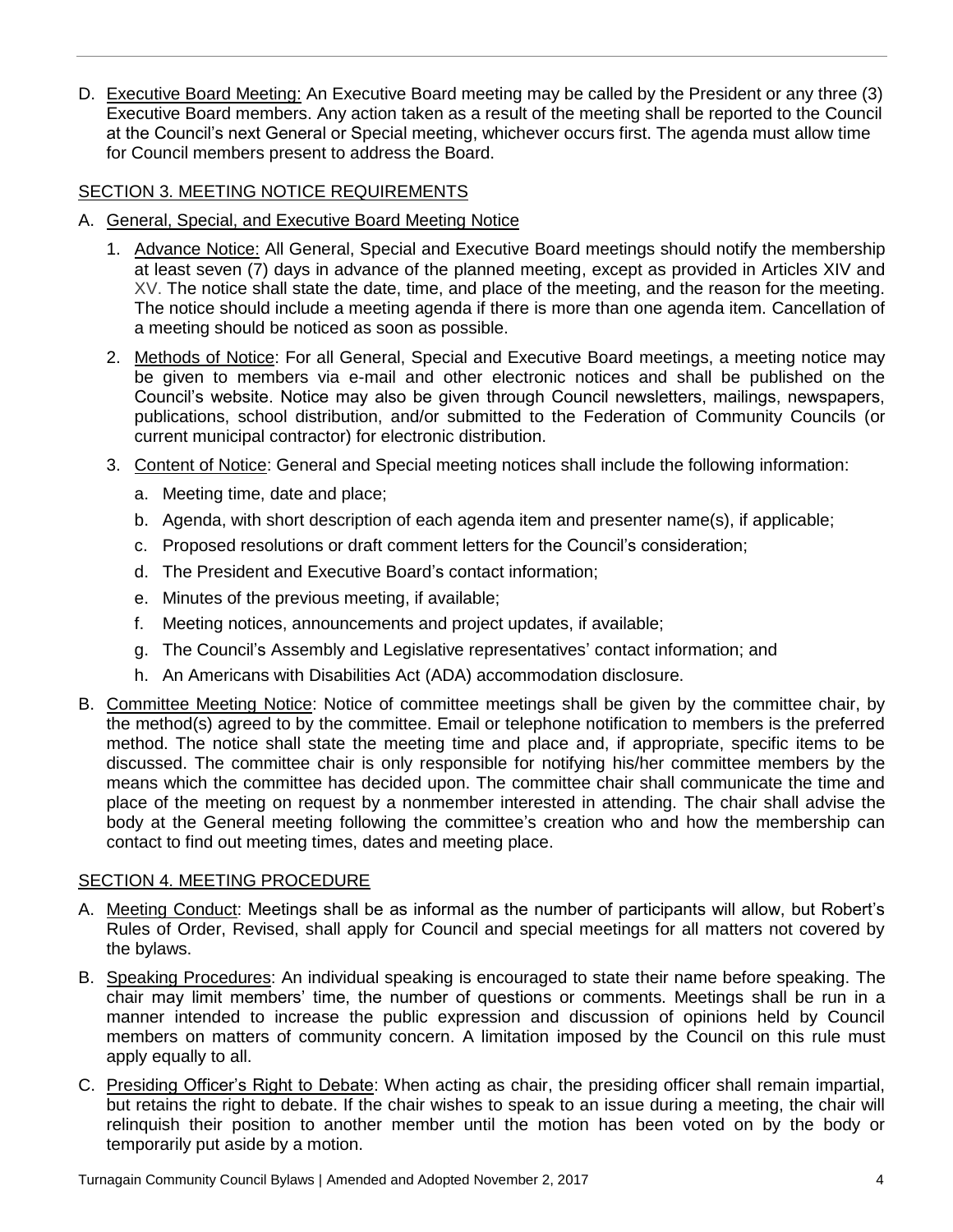- D. Order of Business: New business introduced from the floor which requires a recommendation from the Council should not be voted upon until the following meeting, thereby permitting notification of all members of the business item.
- E. Vote Recording: Any vote taken on other than internal procedural matters of the Council will be reported in their entirety to include the number of "yeas," "nays," and abstentions of the members.

### **ARTICLE VIII. VOTING**

#### SECTION 1. VOTER ELIGIBILITY

- A. Eligibility: Any member of the Council as defined in Article VI, Section B shall have one vote. If a single individual possesses several kinds of property or businesses within the definition for membership qualification, or meets the definition of member in more than one category, he or she shall still have just one vote. Nonprofit organizations and business owners shall have one vote each.
- B. Proxy Voting: There will be no proxy voting. A member must be present at the time of the vote in order to cast a vote.
- C. Determining Validity: Any vote may be challenged. The member attendance roster shall serve as the official list of eligible voters.

#### SECTION 2. ELECTION OF OFFICERS

- A. Elected Positions: The members shall elect a President, Vice President, Secretary, Treasurer and two Board Members at Large at the November Council meeting.
- B. Nomination Process: At the Council's October meeting, the Council shall form a Nominating Committee to solicit members to run for election of Council positions. The Nominating Committee shall seek out and encourage members to run for these positions, and receive names of any interested individuals from other Council members. Council members who wish to run for an elected position may nominate themselves or be nominated by any Council member.
- C. Election Notice: The notice for the November meeting shall include the names of nominees and a notice to the membership that nominations will be accepted from the floor.

## **ARTICLE IX. REPORTING OFFICIAL COUNCIL POSITIONS**

- A. Communicating Official Council Positions: The President or designee shall be charged with communicating official positions of the Council in a timely manner to the appropriate entities. The Council's official positions on community matters may be communicated through resolutions, motions, position letters or emails, and oral testimony at government or agency meetings.
- B. Positions: Any official position voted on and approved by the Council remains in effect as the Council's official position on the matter, until new action is taken that amends or changes the position.
- C. Record of Communications: All official communications and responses shall be reported on or provided as part of the minutes at the next General meeting.
- D. Public Testimony: In public testimony, no officer or member may commit the Council to a position not previously voted on by the membership and reported in the meeting minutes.
- E. Council Representation to Other Entities: A member serving as a designated Council representative on an official committee or stakeholder group, or their designee, shall provide a written or oral summary to the Council at the next General meeting. The designated member(s) of such committees or stakeholder groups should seek the membership's input and guidance on all matters of interest to the Council, and may relate the Council's traditional views and actions previously taken.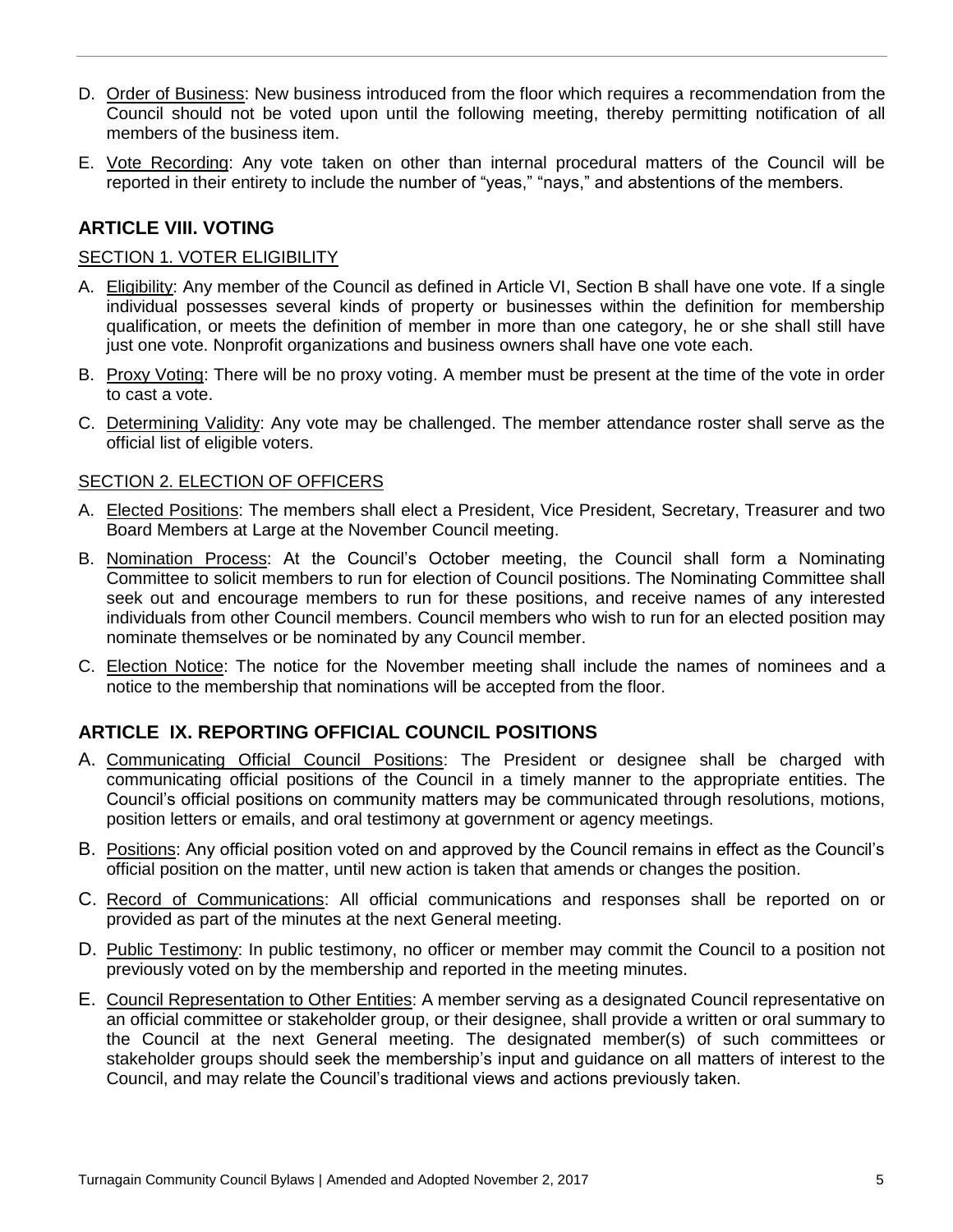# **ARTICLE X. EXECUTIVE BOARD–OFFICERS–QUALIFICATIONS–TENURE–RECALL– VACANCIES**

### SECTION 1. EXECUTIVE BOARD

- A. Composition: The Council shall have an Executive Board comprised of the officers of the Council.
- B. Authority: The authority of the Council is held by the members. The Executive Board's authority to act on behalf of the Council is limited to the delegations of authority granted it by these bylaws and through an act of the membership.
	- 1. The Executive Board may represent the interests of the Council on matters deemed to be timesensitive and requiring a response from the Council before the Council's next regular meeting, or by calling of a special meeting.
	- 2. All positions and commitments to Council action made by the Executive Board must be ratified by the Council. Following the Executive Board action, the action must be presented to the Council at its next Council meeting for ratification. If the Council objects to the Executive Board's action, said action becomes null and void. When an action becomes null and void, notification shall be sent to relevant entities within 10 days, as applicable, that the Executive Board's action has been invalidated by the Council.
- C. Duties: The duties of the Executive Board include:
	- 1. Serve as the Council's point of contact;
	- 2. See that members' questions and complaints about Council issues are responded to and addressed;
	- 3. Meet regularly to address Council business;
	- 4. Represent the expressed views and interests of the Council;
	- 5. Notify Council members of projects, events and items of interest to the Council;
	- 6. Notify members of the time, date and place of all Council, Executive Board and special meetings in a timely manner;
	- 7. See that meeting minutes are presented to the Council for review and acceptance at the next general meeting, when possible;
	- 8. Receive and review requests for Council action and after review, present information to the membership and, where appropriate, make a recommendation to the Council at its next meeting;
	- 9. See that records and correspondence of the Council are maintained for the periods of time as defined in Article XII, available to members, and transferred to the newly-elected board at the end of each term;
	- 10. Serve as the body, or designate another body, on behalf of the Council to oversee any formal agreement entered into with another party; and
	- 11. Ensure that the Council's bylaws are followed.

#### SECTION 2. OFFICERS

- A. Officer Positions: The elected officers of the Council shall be a President, Vice President, Secretary, Treasurer, and two Members at Large.
- B. President: The duties of the President include:
	- 1. Serve as the presiding officer during Council meetings, Executive Board meetings and in other situations as necessary;
	- 2. Supervise conduct of Council business;
	- 3. Appoint a committee to see that the Council's annual priority list of Capital Improvement Projects is submitted to the Municipality;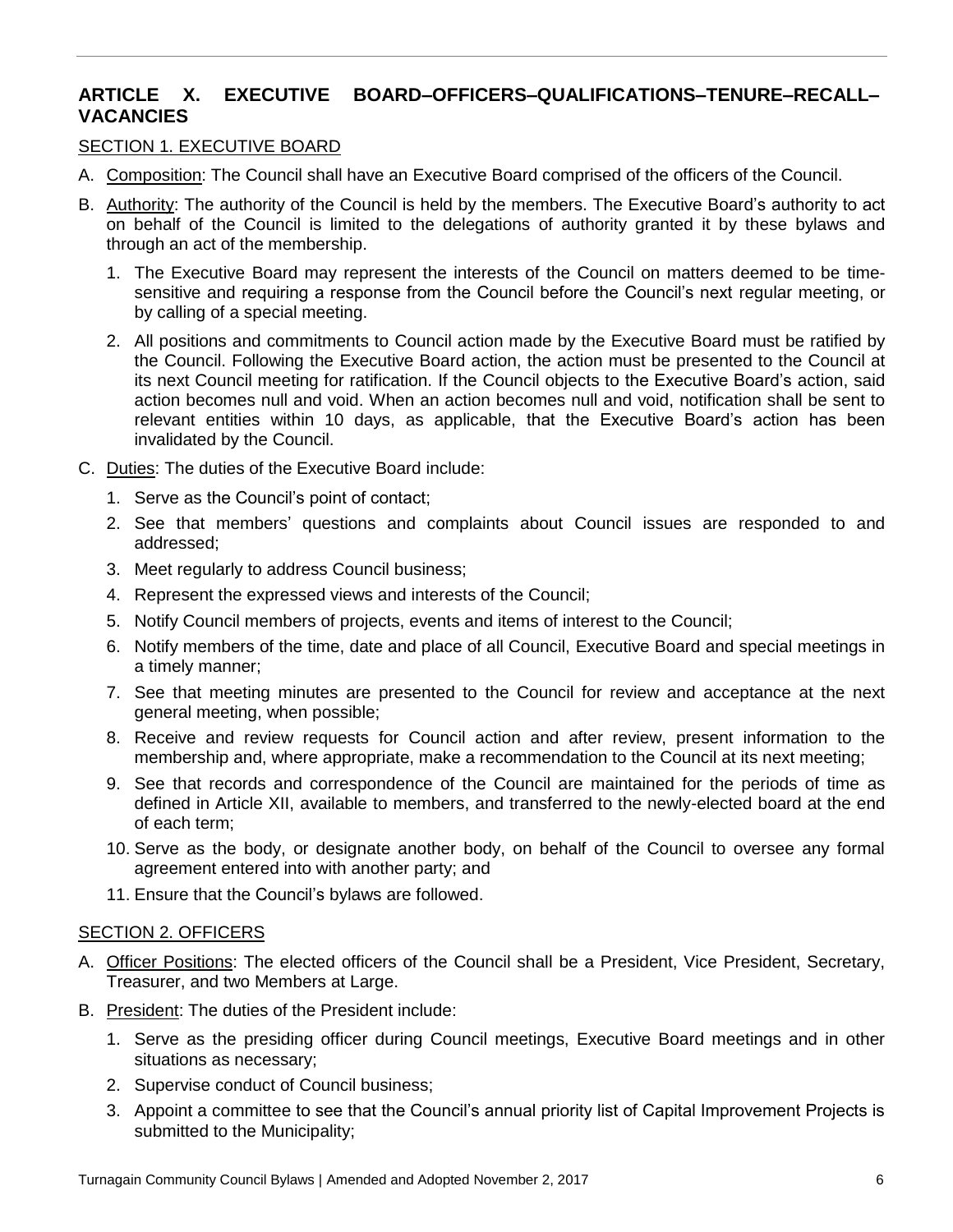- 4. Represent the Council as Delegate to the Federation of Community Councils (FCC), or appoint a delegate from among the officers; and
- 5. Perform all duties incident to the office and such other duties as may from time to time be appropriate and as assigned by the Council.
- C. Vice President: The duties of the Vice President include:
	- 1. In the absence of the President, perform the duties of the President; and
	- 2. Act as parliamentarian for Council meetings.
- D. Secretary: The duties of the Secretary include:
	- 1. Keep the minutes of the all Council and Executive Board meetings;
	- 2. See that records and correspondence of the Council, including a list of active Council committees and designated Council representatives, are maintained according to Article XII; and
	- 3. Present Council and Executive Board meeting minutes to the members for review and acceptance, if possible at the next Council meeting.
- E. Treasurer: The duties of the Treasurer include:
	- 1. Administer funds of the Council, including any accounts held in the Council's name, as specified in Article XIII;
	- 2. Regularly (at least quarterly) report the status of the Council's finances, in addition to an annual financial report; and
	- 3. With Council authorization, initiate disbursements from the Council banking account(s).
- F. Board Members at Large: The Board Members at Large do not have specific duties, but may perform duties as assigned.
- G. Immediate Past President: While not mandatory, the immediate past president is encouraged to participate on the Board in a non-voting advisory role.

### SECTION 3. QUALIFICATIONS

- A. Eligibility: Candidates running for an elected position must be a member of this Council and have attended two (2) council meetings in the 12-month period preceding the Council's election of officers for which he or she is a candidate.
- B. Absences: In each term, an officer who accumulates unexcused absences from three (3) or more either Executive Board meetings or General meetings, automatically forfeits his or her elected position.

### SECTION 4. TENURE

- A. Term: Officers will be elected for one-year terms. The term of office is January 1 thru December 31 of each calendar year.
- B. Partial Term: A President or Vice President elected to fill a partial term of three (3) months or less shall be eligible for three full consecutive one-year terms in that position. All other officers elected to fill a partial term of three months or less are not subject to term limits.
- C. Term Limits: Terms shall be as follows:
	- 1. Election to the offices of President and Vice President for up to three (3) consecutive one-year terms is permissible, at which point the individual is no longer eligible for that position until the following year, except as provided in sections 2 and 3 below.
	- 2. An exception may be made for a past President who holds the position of Vice President at the time the existing President resigns or is no longer able to serve. In this case, the individual can temporarily assume the duties of President until there is a new special election held to fill the President position.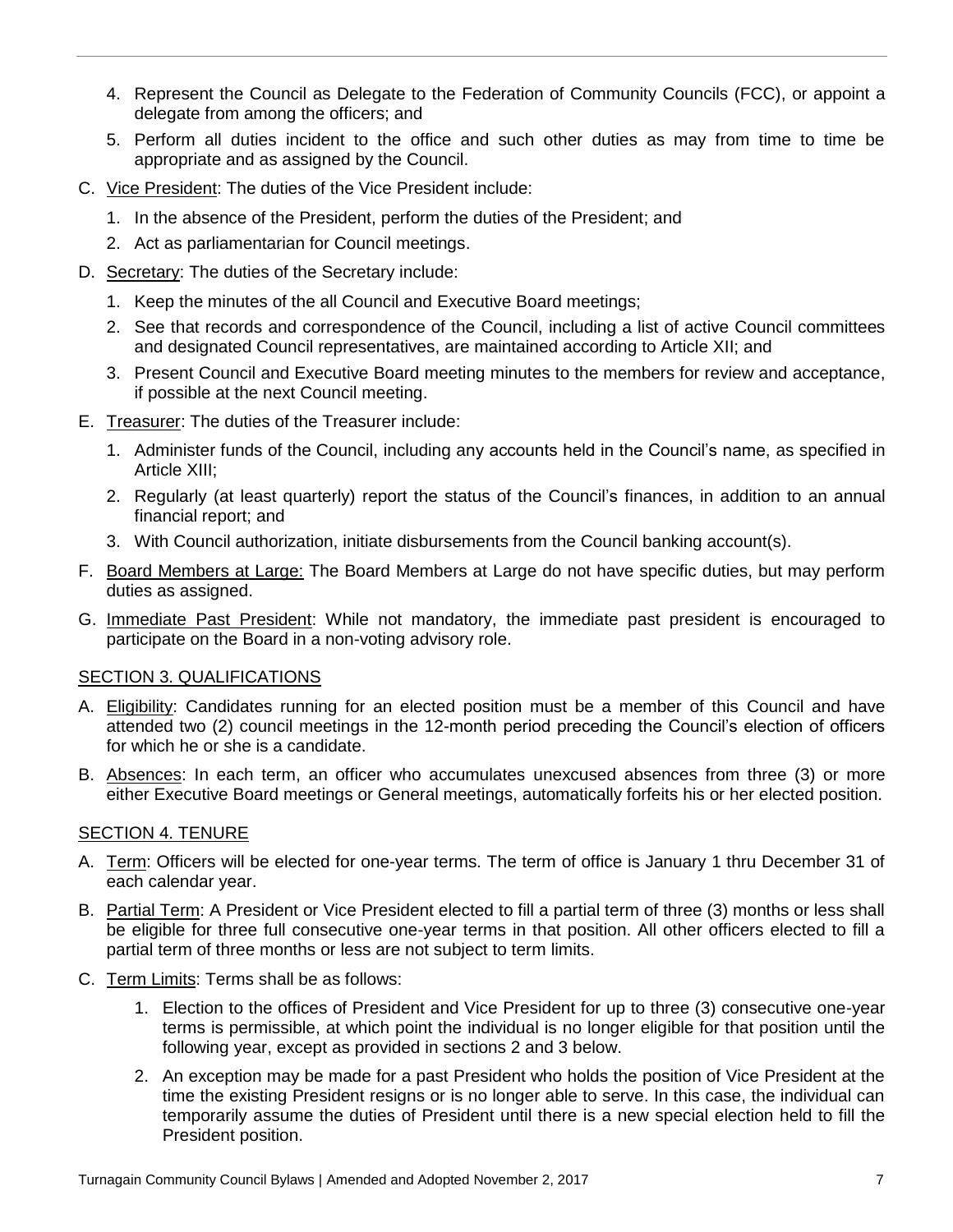- 3. If the President or Vice President have already served three consecutive terms, and during the election of the upcoming term there is no other candidate for that position on the ballot or a nomination from the floor, the President or Vice President may seek a fourth one-year term.
- 4. All other officer positions are not subject to the three consecutive one-year term limits.

### SECTION 5. RECALL

- A. Grounds for Recall: Any officer who engages in illegal or inappropriate conduct, misrepresents the Council's positions, or acts in a way that is harmful to the Council, may be subject to recall.
- B. Recall Process:
	- 1. A simple majority in a Council meeting may initiate the process for and vote to hold a recall election for an officer, to be held at the next scheduled meeting, if possible.
	- 2. The Council will form a recall committee, comprised of the Board members not subject to recall and/or other Council members as approved by the body, to review the evidence presented for recall and make a recommendation to the Council.
	- 3. The meeting notice in which the recall election is to take place shall include a notice of the proposed recall and the name of the officer.
	- 4. During the portion of the meeting in which recall is discussed, evidence shall be presented, and the officer under consideration for recall shall have an opportunity to address the Council on the issue.
	- 5. A two-thirds (2/3) vote of no confidence in a Council meeting is required to recall an officer. The officer may be present for the vote, and may cast a vote.

SECTION 6: VACANCIES: If an officer is unable to complete his or her term for any reason, the remainder of the term of the vacated position shall be filled by a special election by the Council at its next meeting.

## **ARTICLE XI. COUNCIL COMMITTEES**

- A. Committees: Committees may be established by the Council at any time and for the purpose of reviewing, reporting and advising on matters of interest to the Council.
- B. Committee Membership: Except as specified in Article X, Section 5(B), any Council member shall be given the opportunity to serve on a Council committee.
- C. Appointment of Chair: The committee chair(s) will be selected by committee members.
- D. Reporting to the Council: Committees shall from time to time report their progress to the body, as required in Article VII, Section 1(E).
- E. Tenure: Except for any standing committee established in these bylaws, committee is dissolved when its task has been completed, or discharged by a Council vote.
- F. Land Use, License and Permit Review Committee:
	- 1. A standing committee shall review applications and renewal applications provided to the Council from the Municipality requiring Council input or action, or specified in Article V, Sections E and I of these bylaws, or other land use proposals of interest to the Council.
	- 2. Membership:
		- a. Any Council member may serve on the committee.
		- b. A Committee member with a direct interest in an application must disclose this interest to the Committee and the Council. The member may participate in discussion about the application. The Chair may determine whether it is appropriate to restrict this member's vote in committee.
		- c. The Executive Board may remove a Committee member if it is deemed in the best interest of the Council.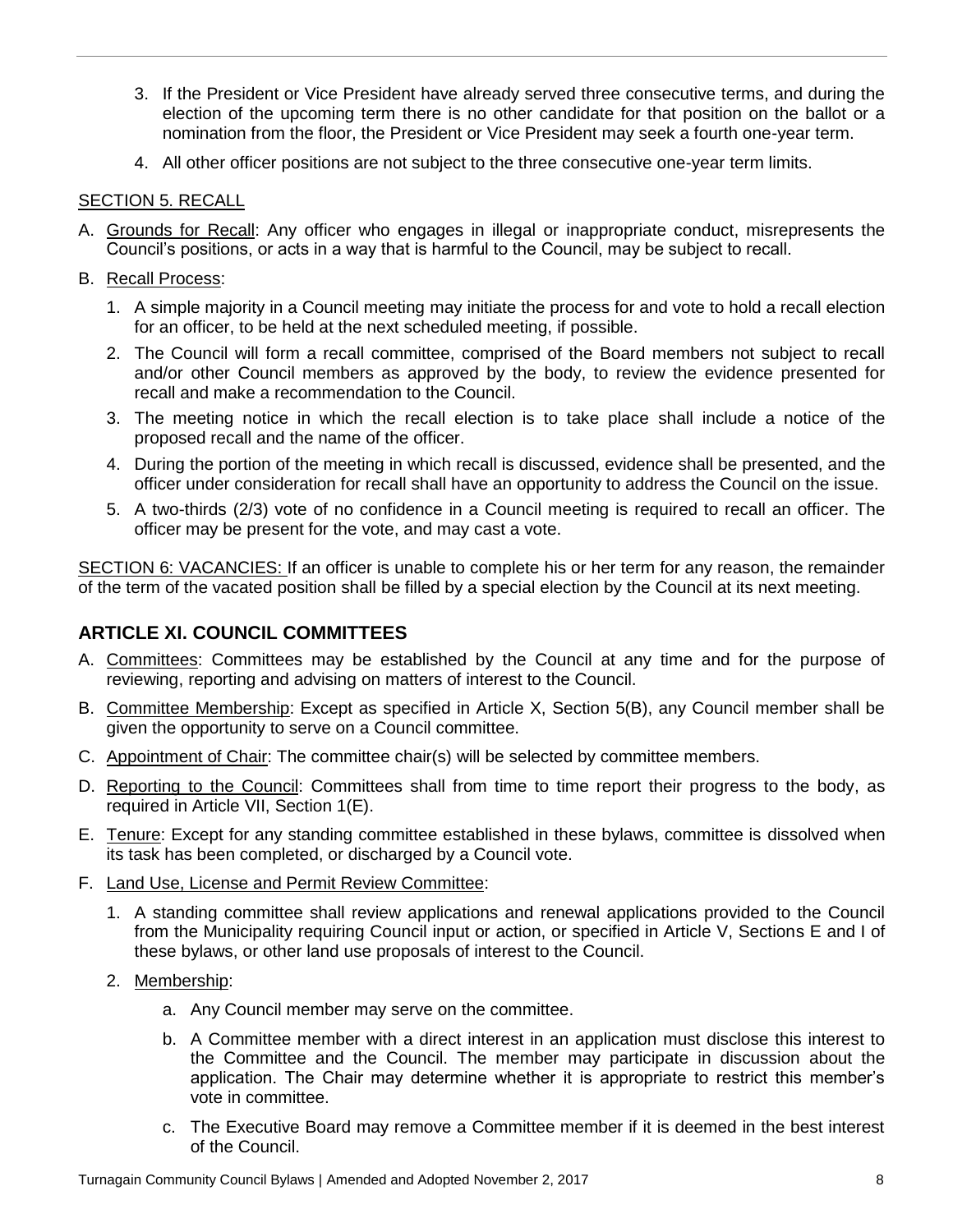- 3. Duties:
	- a. Review applications, prepare findings or items of interest to the Council, and to present findings and any recommended action to the Council;
	- b. Prepare written comments about the application for review and approval by the Council;
	- c. Ensure written comments are submitted on behalf of the Council regarding the application, following Council approval or as specified in Subsection (4) below;
	- d. Unless otherwise directed by the Council or the Executive Board, ensure that oral testimony is provided on behalf of the Council regarding the reviewed proposal at a public hearing.
- 4. Special Authority:
	- a. The committee is granted special authority to act independently on an application if:
		- i. The application's timeline for comment does not allow for discussion of the application at a regular Council meeting; and
		- ii. The Council or Executive Board does not call a Special Meeting to address the application.
	- b. The committee shall prepare and submit written comments to the Executive Board for approval prior to submission.
		- i. If the committee's comments are disapproved by the Executive Board, the committee shall not submit those comments as written.
		- ii. If the Executive Board does not respond in a timely manner, the committee is empowered to submit the comments.
	- c. Comments submitted under special authority shall be presented to the Council at its next meeting for retroactive approval.
- G. Final Council Position: If at its next meeting the Council disapproves of the comments previously submitted under special authority, the Council shall take steps to retract or amend the comments to accurately reflect the position (or lack of position) taken by the Council on the issue.

## **ARTICLE XII. COUNCIL RECORDS – ACCESS – RETENTION**

- A. Member List: The membership list and meeting attendance rosters shall only be used for official Council business.
- B. Availability of Records: All Council records including written correspondence, electronic correspondence, meeting minutes, resolutions, and other documents shall be available to the membership. Meeting minutes, resolutions and other official public reports of the Council's positions shall be made available to the public on the Council's website or a similar platform. Members, upon giving reasonable notice to the Executive Board, shall be granted access to or a copy of any Council record.
- C. Use of Council Communications: Officers shall not use the website, e-mail account(s) or other official means of the Council's communications for non-Council business.
- D. Retention: All Council records including written correspondence, electronic correspondence, meeting minutes, resolutions, and meeting rosters being kept for the purpose determining members' voter eligibility, and mailing lists, shall be retained.
- E. Archival Preservation: The Council may turn over Council records considered to have historical significance to a public entity for preservation.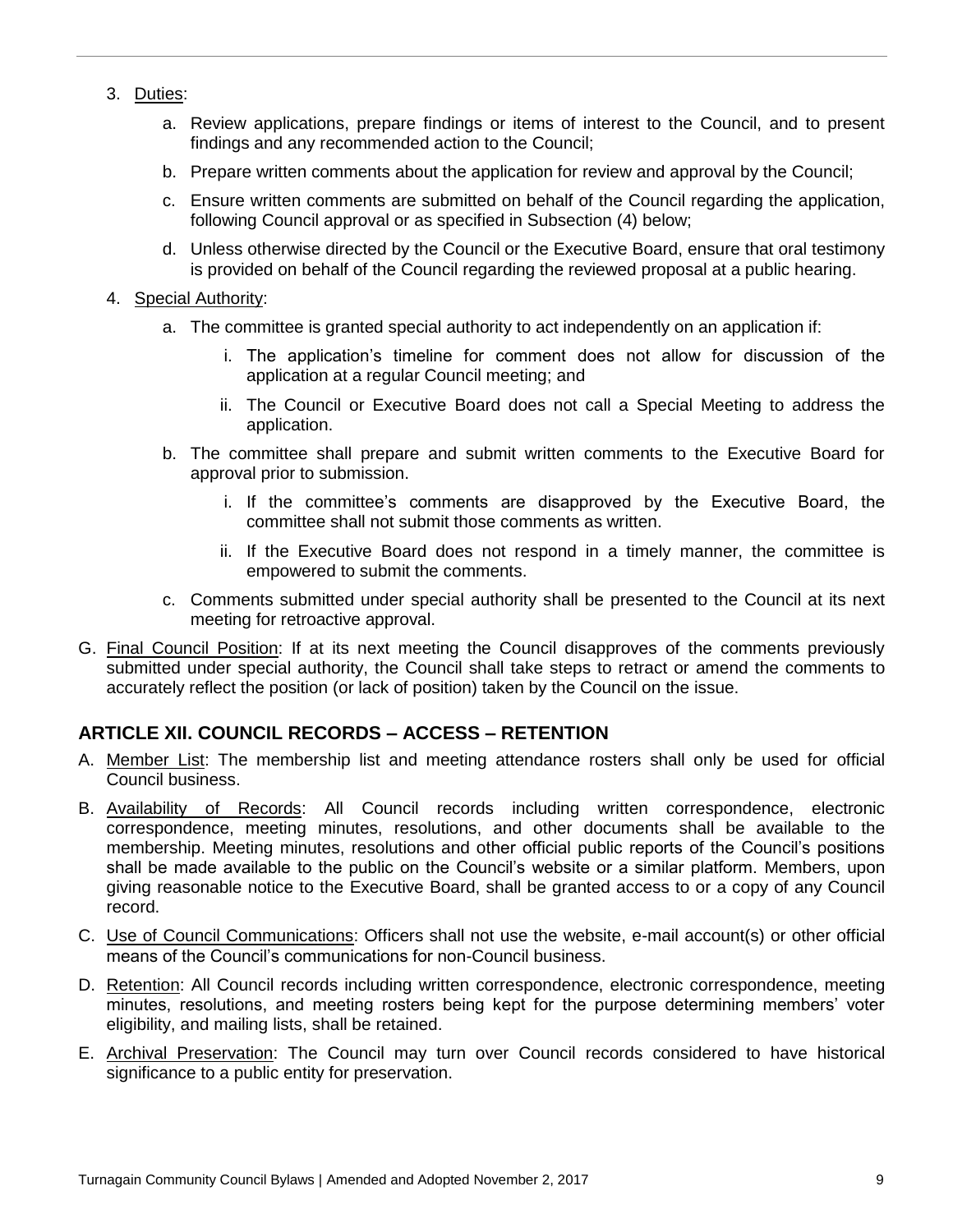# **ARTICLE XIII. FINANCES**

- A. Receiving Funds: The Council may raise and spend funds. The Council may receive non-taxdeductible gifts, grants, contributions, or in-kind donations from members or other entities.
- B. Managing Funds: Funds collected by the Council shall be deposited into one or more accounts at an established financial institution, with the Treasurer being responsible for all deposits and accountings.
- C. Disbursements: The Treasurer and one other officer shall authorize each check or withdrawal. If the Treasurer is not available, two (2) other officers may authorize the transaction.
- D. Quarterly Reporting: The Treasurer will present a financial report at least quarterly of each calendar year to the membership during a Council meeting.
- E. Annual Report: An annual financial report approved and signed by the Treasurer, the President and one or more members chosen by the Council as reviewer at the November meeting, showing all the Council's receipts and expenditures over the preceding calendar year, shall be made to the Council at its January meeting.
- F. Discretionary Limit: The Council officers are authorized, without the prior approval of the Council to expend up to One Hundred Dollars (\$100.00) to meet ordinary and necessary council expenses. To expend more the officers must first receive the council's prior approval.
- G. Donations by the Council: The Council shall approve, by a vote in a General or Special meeting, any and all monetary and in-kind donations by the Council or by member(s) in the Council's name.

# **ARTICLE XIV. CHANGES TO THE BYLAWS**

- A. Process: Proposed bylaw changes must be noticed and discussed at a minimum of one Council meeting prior to the meeting at which action will be taken. The notice shall include a statement of the articles to be changed, the draft language proposed, and the reason(s) for the change. The bylaws may be amended, revised, or repealed by a two-thirds (2/3) vote of the members present at a General or Special meeting.
- B. Reporting to the Municipality: Within 45 days of approval by the membership, bylaws amendments shall be filed with the Municipal Clerk for acceptance by the Municipal Assembly as required by AMC Chapter §2.40. It shall be the responsibility of the Council President, or designee, to timely notify the Municipal Clerk regarding bylaws amendments.

## **ARTICLE XV. DISSOLUTION OF THE COUNCIL**

- A. Process: Unless otherwise provided by law, dissolution may occur by vote of three-fourths (3/4) of the members present at a Special Council meeting called for that purpose. A proposal for dissolution of the Council must be noticed at least 30 days prior to a meeting at which the proposal will be discussed, and another notice must be given at least 30 days prior to the Special meeting at which action will be taken. The notice shall include a brief statement proposing dissolution, and the reason(s) for dissolution.
- B. Disposal of Council Assets: If the Council is dissolved by law or by this Article, the Council's property, including, but not limited to, funds remaining in the Council treasury after all obligations are met, may be donated. The Council's donation shall be made to the Federation of Community Councils, or current municipal contractor, for community councils' use, or to another non-profit organization if designated in the dissolution action.
- C. Reporting to the Municipality: Within 10 days of dissolution by the membership, a statement of the dissolution action shall be filed with the Municipal Clerk by the Council's designee.

**I attest**: A draft of the bylaws amendment adding one At-Large Member to the Executive Board and removing term limits for officers other than President and Vice President (Articles VIII and X) was noticed